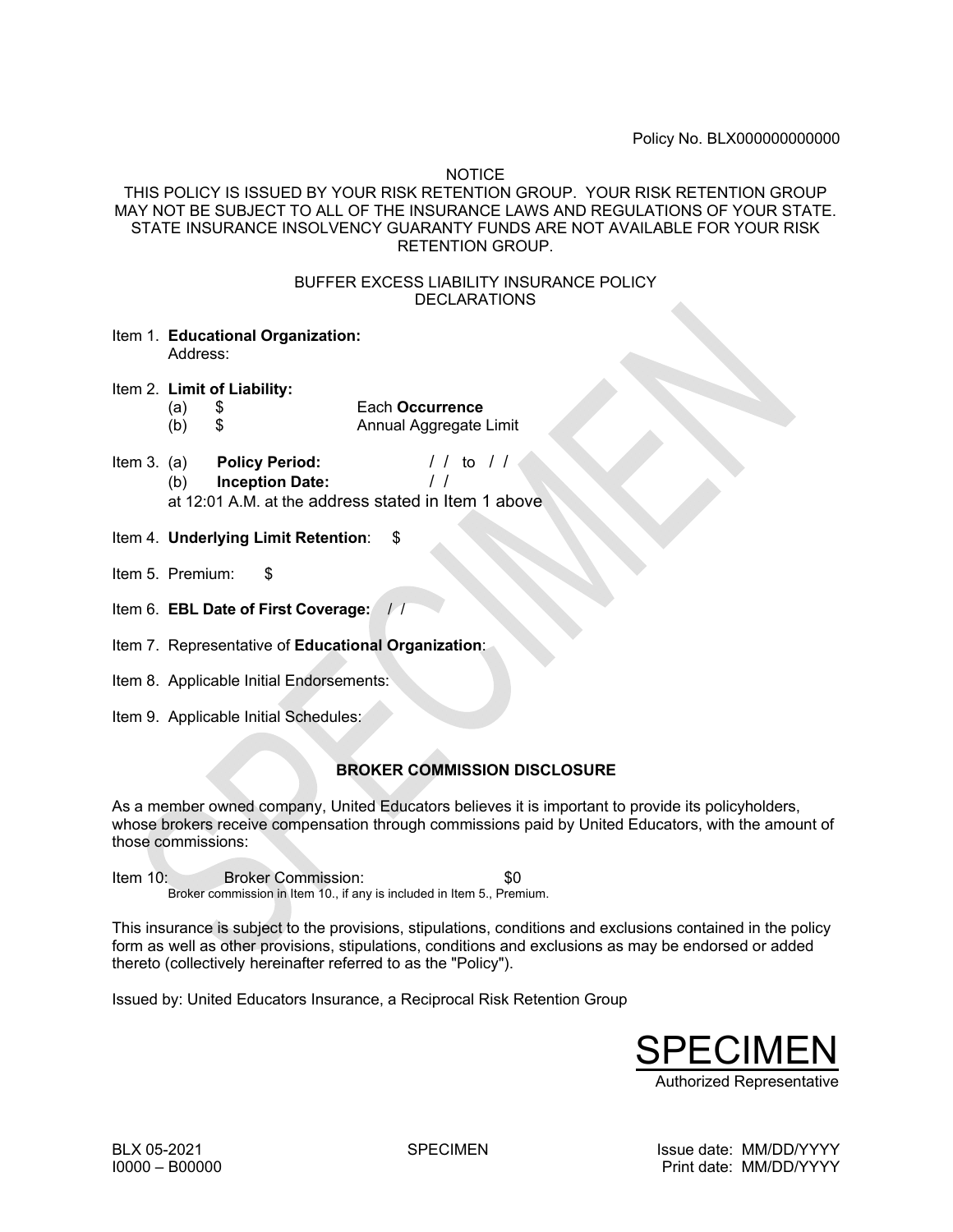#### **United Educators Insurance, a Reciprocal Risk Retention Group Buffer Excess Liability Policy Occurrence Form**

THIS IS AN **OCCURRENCE** POLICY EXCEPT THAT THE LIMITED EXTENSION OF COVERAGE FOR PROFESSIONAL SERVICES IN PARAGRAPH 11.e. IS PROVIDED ON A "CLAIMS MADE" BASIS.

(The words "**we**," "**us**," and "**our**," when used in this Policy, refer to United Educators Insurance, a Reciprocal Risk Retention Group, the "Company" issuing this Policy of insurance).

In consideration of the payment of the premium, in reliance on the information furnished to **us** in the application and attachments thereto, and subject to the **Limit of Liability**, exclusions, definitions, conditions and other terms of this Policy, **we** agree with the **Educational Organization** that:

### **INSURING AGREEMENT**

1. **We** will pay on behalf of the **Insureds** that portion of the **Ultimate Net Loss** which is in excess of the **Underlying Limit Retention** amount up to the **Limit of Liability** of the Policy resulting from an **Occurrence** anywhere to which this insurance applies. This Policy applies excess of any **Underlying Insurance.**

### **DEFINITIONS**

2. This Policy is subject to the following definitions:

**Advertising Injury** means injury resulting from

- a. oral or written publication of material that slanders or libels a person or organization or disparages a person's or organization's goods, products or services;
- b. oral or written publication of material that violates a person's right of privacy;
- c. misappropriation of advertising ideas or style of doing business; or
- d. infringement of trademark, title, copyright or slogan

in any advertisement, publicity article, broadcast, telecast, or electronic or video publication that arises out of an **Included Entity's** advertising of its goods, products or services.

**Athletic Participant** means an individual who takes part or who took part with the expressed or implied consent of an **Included Entity** in any tryout, conditioning, practice, preparation, scrimmage, exhibition or game which is related to the **Included Entity's** organized athletic programs.

**Athletic Traumatic Brain Injury** means any **Traumatic Brain Injury** to an **Athletic Participant** in connection with, arising out of, relating to or attributable to any tryout, conditioning, practice, preparation, scrimmage, exhibition or game which is related to the **Included Entity's** organized athletic programs.

**Automobile** means a land motor vehicle designed and registered for use on public roads including any attached trailer or equipment. **Automobile** does not mean or include

- a. solar or battery-powered experimental motor vehicles developed in conjunction with an educational program of the **Educational Organization** wherever operated including preparing or practicing for, or participating in, any competition or time trial with other educational organizations; or
- b. motorized land vehicles or equipment principally designed for use off public roads or on an **Included Entity's** property that are neither registered as a motor vehicle nor insured under an automobile liability insurance policy, including tractors, mowers, snow-blowers, grading equipment, farm equipment, forklifts, backhoes, all-terrain vehicles, bulldozers and similar equipment.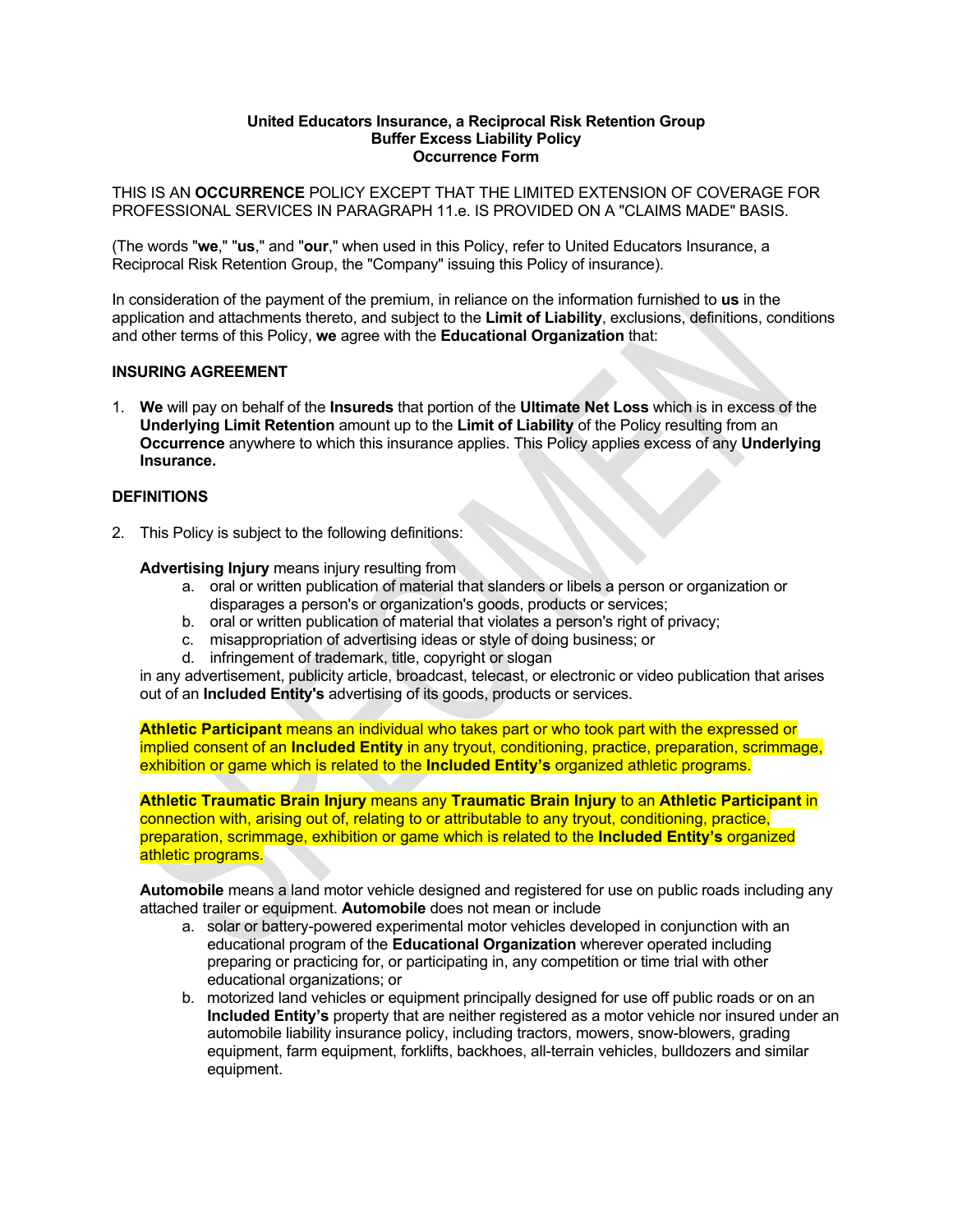**Bodily Injury** means physical or mental injury, emotional distress, sickness, disease, shock, or death sustained by a person. However, **Bodily Injury** does not include any physical or mental injury, emotional distress, sickness, disease, shock, or death related to or arising out of **Sexual Misconduct**.

**Child Molestation** means any actual or alleged illegal or otherwise wrongful sexual conduct with a minor.

**Claim** means a demand for **Damages**.

**Clerical or Administrative Error** means an unintended error or omission in the administration of a **Covered Benefit Plan,** including enrolling or failing to enroll employees; keeping records; interpreting rules, regulations, policies and procedures; and giving advice to employees.

**Computer System** means any computer hardware, software or any components thereof that are or can be linked together through a network of two or more devices accessible through the Internet, internal network or connected with data storage or other peripheral devices (including, without limitation, telephones, wireless and other mobile devices), as well as any cloud computing or other resources operated by a third party service provider.

 **Covered Benefit Plan** means any employee benefit plan that is operated by the **Educational Organization** for the benefit of employees of an **Included Entity** and that

- (i) provides health, medical, accident, death or disability benefits provided by, and funded by regular premium payments to, a licensed commercial insurance company, health maintenance organization or preferred provider organization that is not related to, managed by, affiliated with or under the control of any **Insured**; or
- (ii) provides retirement benefits in a qualified 403(b) plan provided by, and funded by periodic payments to, a licensed commercial insurance company (such as TIAA) or a regulated investment company or mutual fund, which company or fund is not related to, managed by, affiliated with or under the control of any **Insured.**

**Damages** means the amounts that an **Insured** becomes legally obligated to pay as compensation to an injured party. **Damages** includes punitive or exemplary damages, where lawfully insurable, and **Defense Costs**. But **Damages** does not include:

- a. taxes, fines, or criminal penalties;
- b. the cost of compliance with injunctive or equitable relief; or
- c. any matters uninsurable under the law pursuant to which this Policy shall be construed.

**Defense Costs** means the fees and expenses of investigation and defense of **Claims**, and the costs of appeal or similar bonds for amounts up to the **Limit of Liability**, and includes reasonable attorneys' fees and disbursements; but **Defense Costs** does not include the wages or salary of any employee of any **Insured**, any amounts paid by an underlying insurer pursuant to its duty to defend an **Insured** or any fees or expenses of the Claims Administrator pursuant to Paragraph 8 of this Policy.

**Digital Data** means any record, data, research, or information of any kind, including but not limited to **Financial Information**, **Health Information** or **Identifying Information**, that is stored on a **Computer System**.

**EBL Date of First Coverage** means the date specified at 12:01 a.m. at the address of the **Educational Organization** stated in Item 6. of the Declarations.

**Educational Organization** means the entity named as such in Item 1 of the Declarations.

**Extended Discovery Period** means the extended period of time, if granted pursuant to Section 28 herein, for reporting **Claims**, during the 36-month period after the end of the **Policy Period** but only for an **Occurrence** taking place within the **Policy Period**.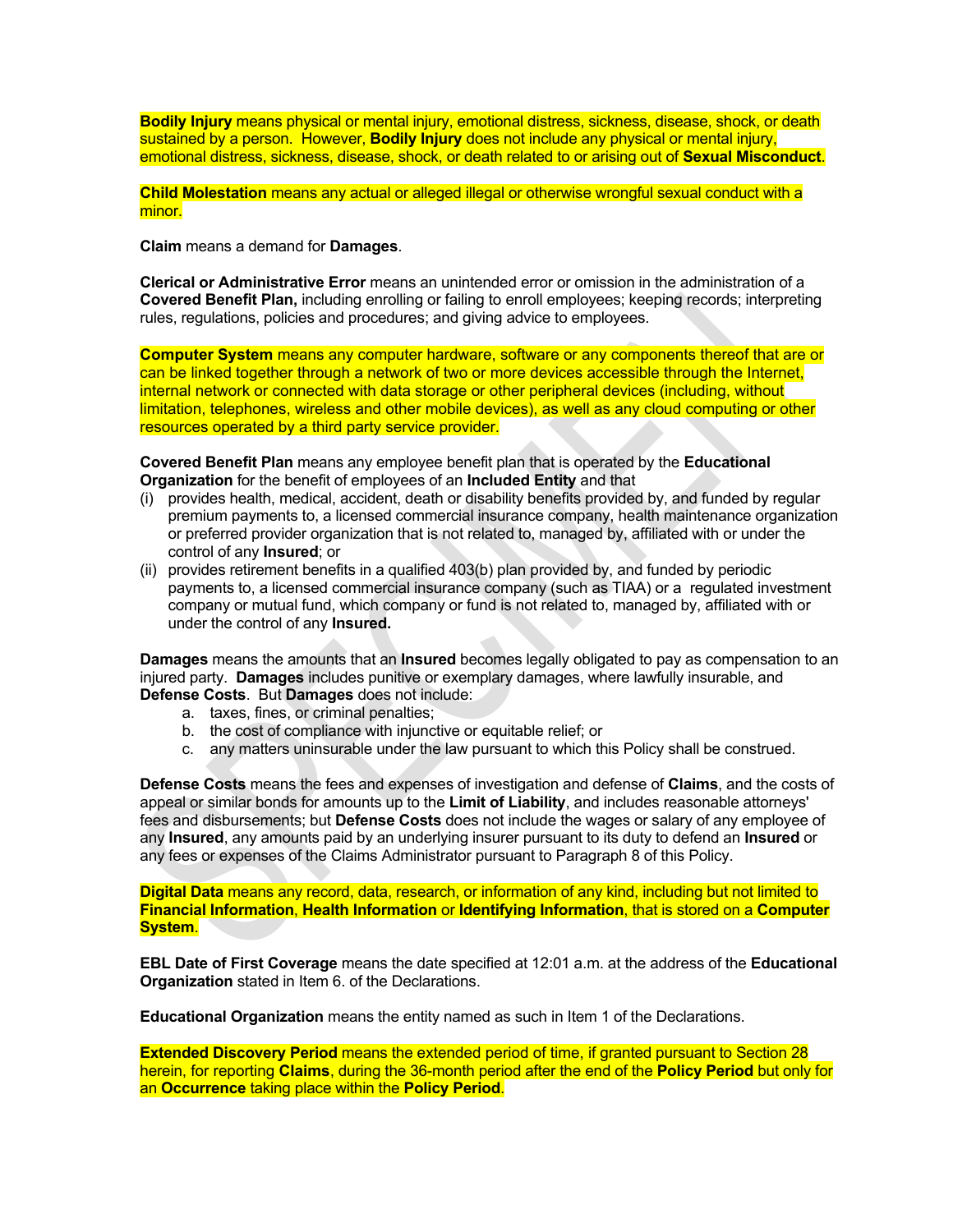**Financial Information** means an individual or organization's non-public financial data, regardless of how or where it is stored or what format it is in, including but not limited to credit card numbers, credit ratings, bank account numbers, bank account balances, or any other information that is used in billing, credit assessment, financial aid determinations, business transactions, or other financial activities.

**First Aid** means any uncompensated emergency care or treatment given to an ill or injured person at the scene of an accident before a licensed medical professional can provide regular medical aid. However, **First Aid** shall not mean services provided by an individual (i) in the course of his/her employment as, or training for, a physician, nurse, or other licensed medical professional; or (ii) in the course of volunteer work as a physician, nurse, or other licensed medical professional.

**Health Information** means any information concerning an individual that would be considered "protected health information" or "electronic protected health information" within the Health Insurance Portability and Accountability Act of 1996 (as amended) (HIPAA) or the Health Information Technology for Economic and Clinical Health Act (HITECH Act), and their implementing regulations, or protected health-related information under any similar federal, state, local or foreign law.

**Identifying Information** means any information, regardless of how or where it is stored or what format it is in, that could potentially be used to distinguish or trace an individual's identity either alone or when combined with other personal or identifying information, including but not limited to a person's full name, date of birth, social security number, place of birth, government issued identification number, or biometric records.

**Inception Date** means the date and time stated in Item 3.(b) of the Declarations.

**Included Entity** means:

- a. the **Educational Organization;**
- b. any not-for-profit organization or entity over which the governing body of the **Educational Organization** exerts effective control and that is named in, and whose accounts are included with or consolidated into, the financial statements submitted to **us** most recently by the **Educational Organization** prior to the rating of the premium for the **Policy Period**; however, no entity or affiliate or subsidiary of any entity that has not qualified as a not-for-profit entity under applicable provisions of the Internal Revenue Code is an **Included Entity**, and no person or entity is an **Insured** with respect to such entity, unless that entity is listed on Schedule A;
- c. any entity listed on Schedule A of this Policy; and
- d. any not-for-profit entity acquired or formed by or merged with an **Included Entity** during the **Policy Period** provided that
	- (1) the value of the sum of all assets (including, but not limited to, real estate, securities, assumed indebtedness and other consideration) expended, assumed or exchanged for any such acquisition, formation or merger does not exceed 5% of the total assets of the **Educational Organization** and its consolidated subsidiaries and affiliates as most recently reported to **us** for rating purposes prior to such **Policy Period**;
	- (2) the combined or consolidated operations and the acquired, formed or merged entity are not materially different from those of the **Included Entity** prior to the acquisition, formation or merger;
	- (3) coverage with respect to that newly formed, acquired or merged entity will begin on the date of acquisition, formation or merger, and there is no coverage for any entity acquired by or merged into the **Included Entity** or for any person with respect to that entity for **Occurrences** happening prior to the date of acquisition or merger; and
- e. In addition to coverage provided in Item d. listed above, any newly formed, acquired or merged affiliates of the **Educational Organization,** shall be added as **Included Entities** to this Policy as of the effective date of their formation, incorporation or acquisition by the **Educational Organization**, provided
	- (1) they are reported to **us** within sixty (60) days of the date of their formation, incorporation or acquisition by the **Educational Organization** and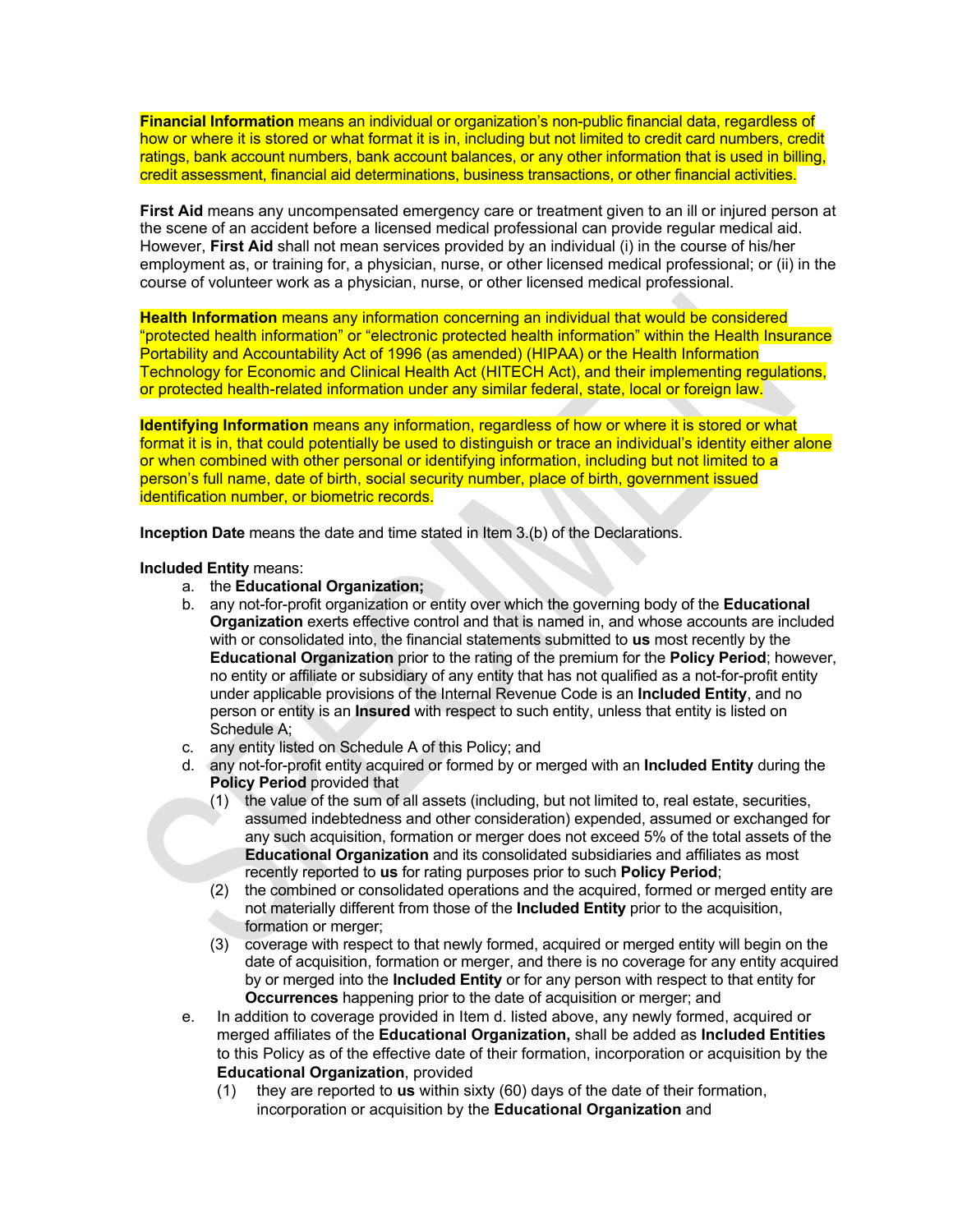(2) are subsequently accepted for coverage by **us** and named on the Policy.

**Included Entity's Products** means goods or products manufactured, sold, tested, handled, or distributed by an **Included Entity** or others trading under its name or materials that were the subject of completed or abandoned operations of the **Included Entity**.

**Insured** means:

- a. the **Included Entities**;
- b. any past, present or future trustees, governing board directors or **Officers** of an **Included Entity** while acting within the scope of their duties on behalf of that **Included Entity**; the estates, heirs, legal representatives or assigns of deceased, incompetent, insolvent or bankrupt trustees, governing board directors, or **Officers**; and spouses or domestic partners of governing board directors or trustees to the extent they are involved in **Claims** solely because of their status as spouses or domestic partners;
- c. at the option of the **Educational Organization**, any
	- (1) past, present and future employee, member of the faculty, student teacher, or teaching assistant of an **Included Entity**;
	- (2) member of a committee, including an Institutional Review Board (as recognized by the U.S. Food and Drug Administration and U.S. Department of Health and Human Services) of an **Included Entity**, or a representative to an education association of which the **Educational Organization** is a member;
	- (3) uncompensated volunteer worker performing services on behalf and with the express direction and authority of an **Included Entity**;
	- (4) student of an **Educational Organization** while serving in a supervised internship program in satisfaction of course requirements; or
	- (5) student of an **Educational Organization** while acting at the direction of, complying with policies and procedures governing conduct at, or performing services primarily for or on behalf of, the **Educational Organization**;

but only while acting within the scope of their duties or obligations in their respective capacities to an **Included Entity** as described in clause b. or c. above, and coverage for these individuals is subject always to all other terms and conditions of this Policy;

- d. any person legally responsible for the use of an **Automobile** owned, rented, leased, borrowed, hired or used by an **Included Entity** with its express permission; but **Insured** under this Paragraph d. does not include:
	- (1) any person or organization's (other than an **Included Entity's**) agent or employee, operating an **Automobile** repair shop, public garage, sales agency, service station, or public parking place, with respect to any **Occurrence** arising out of the operation thereof; or
	- (2) the owner or any permissive user of the owner of an **Automobile** that is not owned by an **Included Entity**; however, at the request of the **Educational Organization**, **we** will deem as an **Insured**
		- (i) an employee of an **Included Entity** for liability arising out of the use of his or her personal **Automobile** in the business of that **Included Entity** on behalf of and with the express permission of that **Included Entity**; or
		- (ii) any person who rents or leases **Automobiles** on behalf of and with the express permission of the **Included Entity**, but only while acting within the scope of their duties or obligations in their respective capacities to an **Included Entity**;
- e. except with respect to the use or operation of an **Automobile**, any person or organization to whom any **Included Entity** is obligated by virtue of a contract or agreement to provide liability insurance such as is afforded by this Policy, but only
	- (1) to the extent of such obligation;
	- (2) for operations (other than commercial insurance operations) by or on behalf of that **Included Entity** or operation of facilities of that **Included Entity** or use of facilities by that **Included Entity**; and
	- (3) if the contract or agreement is made prior to an covered **Occurrence**; and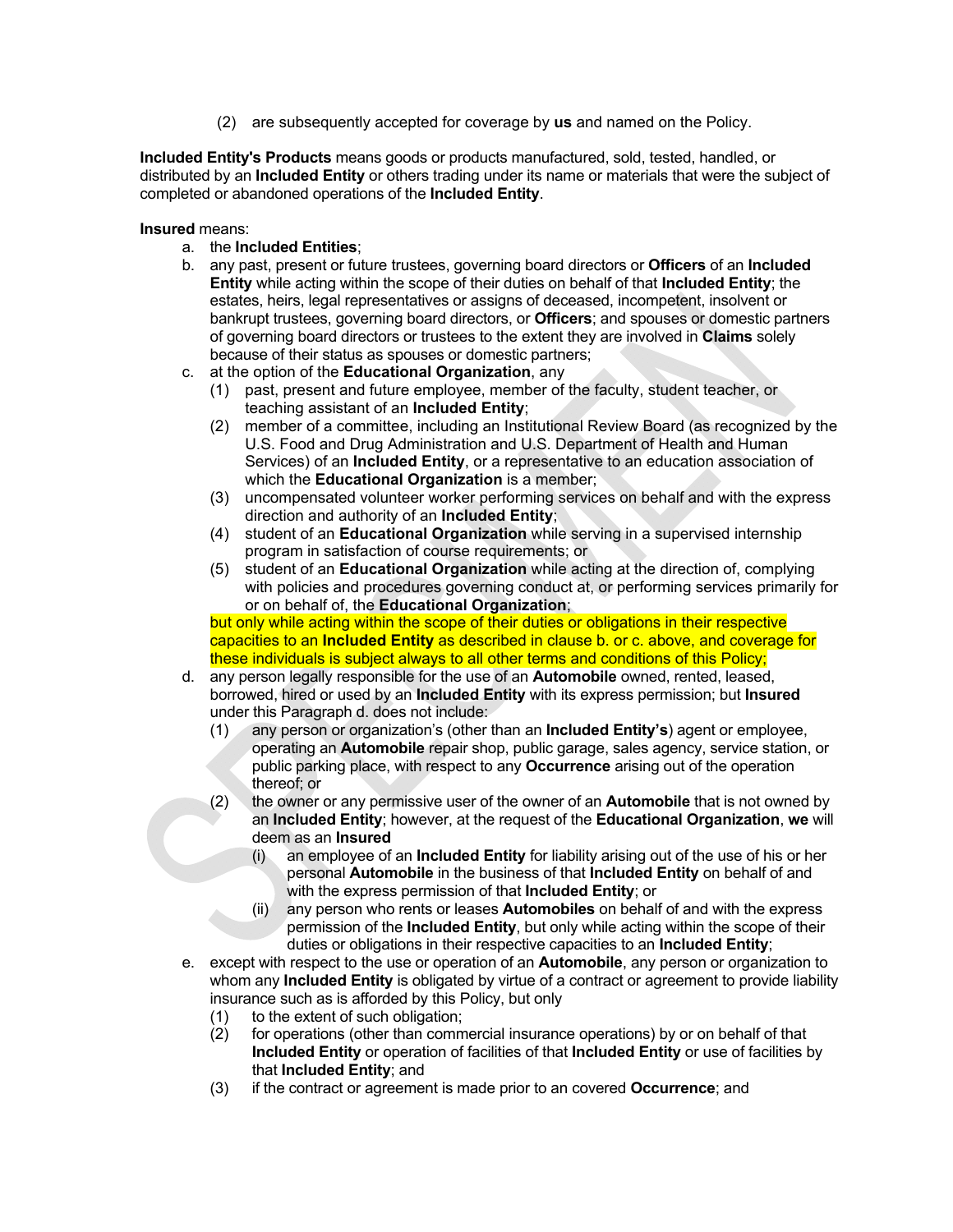f. **Automobile** dealerships and leasing corporations that own **Automobiles** which are leased or loaned to an **Included Entity** but only for liability arising out of the activities of the **Included Entity's** employees.

**Limit of Liability** means the maximum amounts that are provided by this Policy to pay **Damages**, respectively, for each **Occurrence** and in the aggregate for all **Occurrences** during the **Policy Period** as stated in Items 2(a) and (b) of the Declarations.

**Medical Services** means any acts that may be legally performed only by a physician, nurse or other licensed medical professional performed within the scope of his/her medical license, regardless of whether the person is licensed or not. However, the application of **First Aid** shall not be considered **Medical Services**.

**Model aircraft** means a non-human carrying device capable of sustained flight in the atmosphere which has a flight weight of 100 pounds or less (flight weight includes the weight of the aircraft itself, fuel and other fluids, and all payload) used for research and/or educational purposes; but, model aircraft does not include any rocket or missile.

**Non-Employee Sexual Harassment** means unwelcome sexual advances, requests for sexual favors, or other verbal or physical conduct of a sexual nature when such conduct has the purpose or effect of unreasonably interfering with performance by, or creating an intimidating, hostile, or offensive environment for a student or person other than an employee of an **Included Entity**.

**Non-Flight Curriculum-Related Instruction** includes the assembly, maintenance, service, ownership, use or operation of owned aircraft not used in flight, but instead solely for maintenance or service as part of **Non-Flight Curriculum-Related Instruction**; however **Non-Flight Curriculum-Related Instruction** does not include:

- (i) the flying of any aircraft,
- (ii) the time commencing with the take-off run or landing run of any aircraft or
- (iii) the assembly, maintenance, service, ownership, use or operation of any aircraft actually used in flight.

### **Occurrence** means:

- a. an accident during the **Policy Period** or the continuous, intermittent or repeated exposure to conditions that commence during the **Policy Period** that causes **Bodily Injury** or **Property Damage** neither expected nor intended by the **Insured**; or
- b. an event that first occurs during the **Policy Period** that causes **Personal Injury** or **Advertising Injury**.

The use of reasonable force to protect persons or property shall be deemed "neither expected nor intended" within the meaning of a. above.

Breach of contract is not an **Occurrence**.

**Officer** means any corporate officer of an **Included Entity** whether or not an employee; and any president, chancellor, provost, treasurer, vice president, dean or other comparable senior administrator of any **Included Entity**.

**Outbreak** means a human illness caused by any virus or bacteria declared on or after 1/1/2021 as a:

- a. pandemic or epidemic by the World Health Organization or the Centers for Disease Control; or
- b. Public Health Emergency by the Secretary of the US Department of Health and Human Services or by a state government authority.

**Personal Injury** means injury resulting from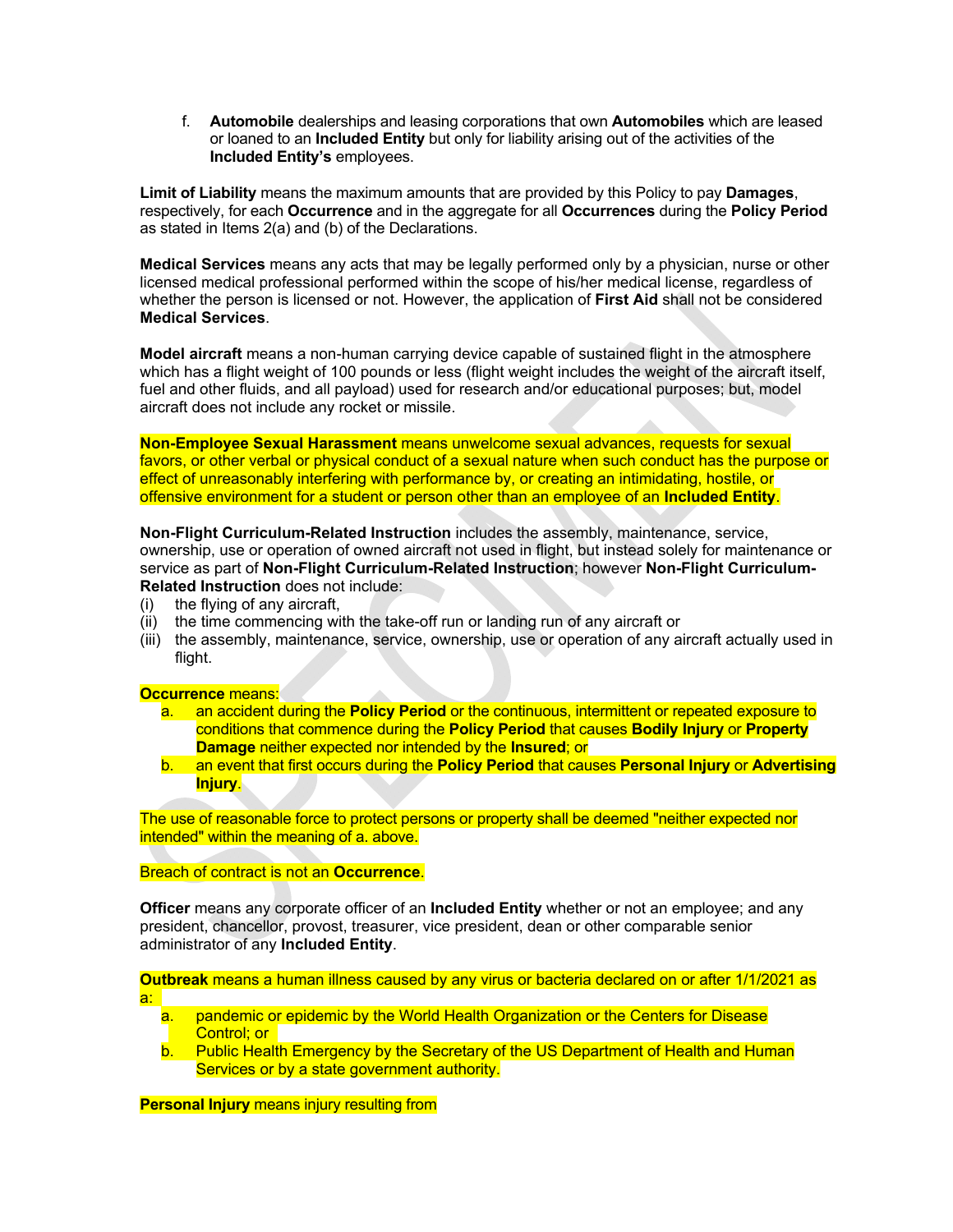- a. false arrest, detention or imprisonment;
- b. malicious prosecution;
- c. wrongful entry into, or eviction of a person from, a room, dwelling or premises a person occupies;
- d. oral, written, video or electronic publication of material that slanders or libels a person or organization or disparages a person's or organization's goods, products or services (other than in any advertisement, publicity article, broadcast, telecast, or electronic or video publication that arises out of an **Included Entity's** advertising of its goods, products or services);
- e. violation of a person's right of privacy; or
- f. **Clerical or Administrative Error**.

**Policy Period** means the period from the first date and hour stated in Item 3 of the Declarations until the earlier of the last date and hour stated in Item 3 of the Declarations or the date and hour of cancellation of this Policy.

**Pollutant** means any solid, liquid, gaseous or thermal irritant, contaminant, toxic or hazardous substance or any substance which may, does, or is alleged to affect adversely the environment, property, persons or animals, including any Select Agents (as defined by the United States Department of Health and Human Services and the United States Department of Agriculture), fungi, spores, smoke, vapor, soot, fumes, acids, alkalis, chemicals and waste. Fungi includes, but is not limited to, any form or type of mold, mushroom, or mildew. Spores includes any reproductive body produced by or arising out of fungi. Waste includes materials to be recycled, reconditioned or reclaimed. However, no virus or bacteria is a **Pollutant** unless such virus or bacteria qualifies as a Select Agent and is used, stored, or maintained by an **Included Entity** for research purposes**.**

**Professional Services** means acts that may be legally performed only by a person holding a professional license, regardless of whether the person is licensed or not; or any services for which an **Insured** natural person is compensated by any party other than an **Included Entity**. However, the application of **First Aid** shall not be considered **Professional Services**.

**Property Damage** means physical injury to or destruction of tangible property (which does not include any **Digital Data**) of others including loss of use if the loss of use results from the physical injury or destruction of the tangible property, loss of use of tangible property of others that has not been physically injured or destroyed, and consequential damage or evacuation loss from actual or threatened physical injury or destruction of tangible property.

**Reporting Officer** means a position equivalent to any of the below of the **Educational Organization:** 

- a. President, Chancellor or Head of School;
- b. Provost or Chief Academic Officer;
- c. VP of Finance, Chief Financial Officer, VP of Administration, or Chief Business Officer;
- d. VP of Legal Affairs or General Counsel;
- e. VP of Student Affairs;
- f. Athletic Director; or
- g. Director of any dispensary, clinic, infirmary, student health center, athletic facility, or similar facility, maintained by an **Included Entity** to provide medical, athletic training, psychological or mental health counseling services principally for use by the **Included Entity's** employees or students.

#### **Secure Data** means any:

- a. **Identifying Information**,
- b. **Financial Information**,
- c. **Health Information**, or
- d. **Digital Data.**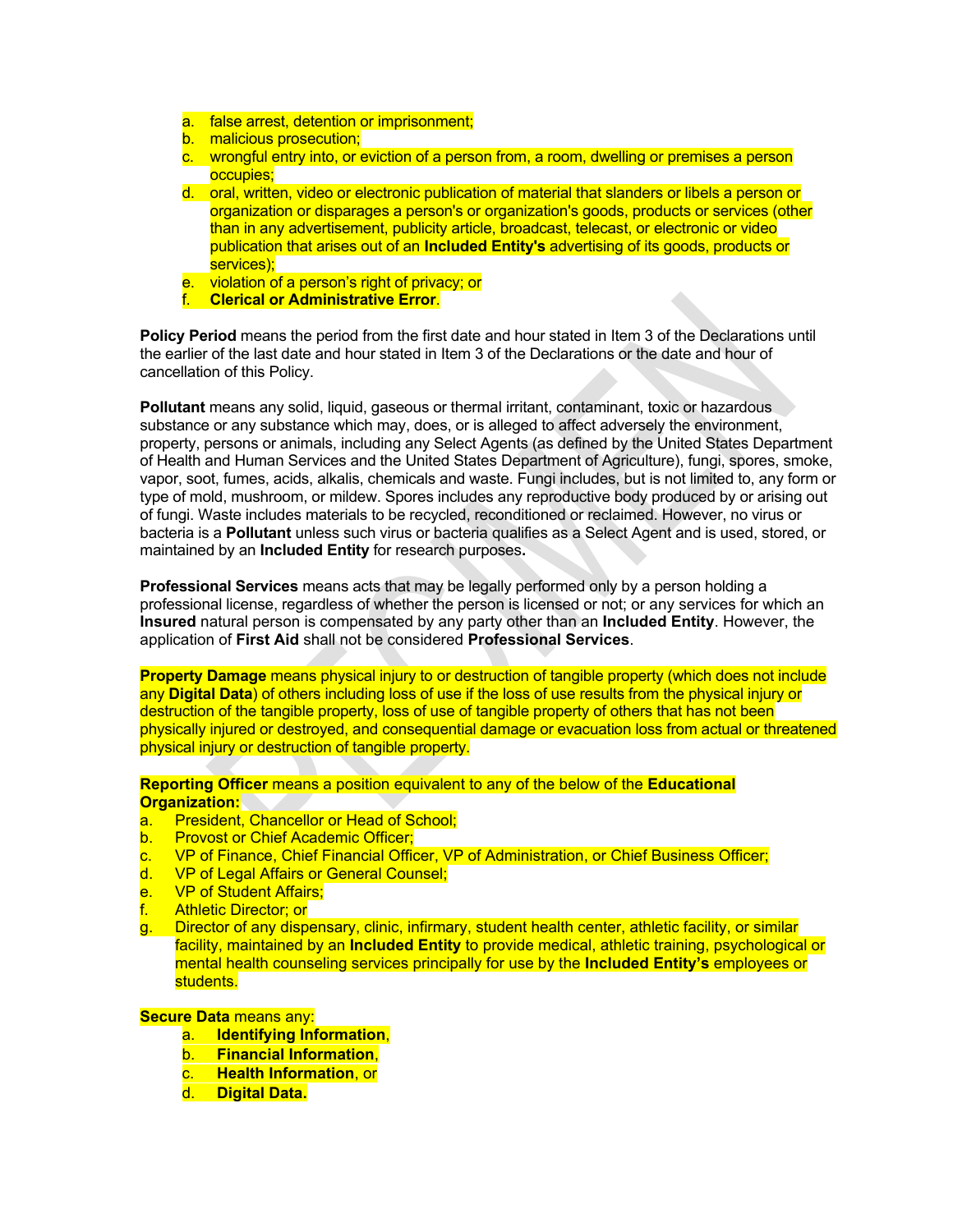**Sexual Misconduct** means any actual or alleged **Non-Employee Sexual Harassment**, **Child Molestation**, or any other sexual assault, sexual abuse, or wrongful sexual conduct.

**Student Discipline Process** means the policy, practice or procedure of training, response, investigation, handling, resolution or adjudication of allegations of **Sexual Misconduct**, regardless of whether it is handled in a formal Title IX process.

**Traumatic Brain Injury** means any of the following:

- a. a concussion or sub-concussive brain injury or brain trauma;
- b. a reaction by the brain to a bump, blow or jolt to the head or body that is transmitted to the head; or
- c. any brain injury or brain trauma which results, either immediately or later in time, in changes in behavior, thinking, and/or physical or cognitive functioning.

**Ultimate Net Loss** means the total sum that the **Insured** shall be obligated to pay in respect of any single **Occurrence** for **Damages**.

**Underlying Insurance** means formal or informal instruments or risk transfer mechanisms including trusts or captives; or risk transfer mechanisms that name the **Insured** as "additional insured."

**Underlying Limit Retention** means the amount stated in Item 4. of the Declarations. This amount applies separately and always to each **Occurrence** covered by this Policy whether or not **Underlying Insurance** is available to the **Insured** to cover the **Underlying Limit Retention** amount. The **Underlying Limit Retention** amount shall be satisfied with respect to an **Occurrence** when the amount stated in Item 4. of the Declarations is exceeded by

- a. **Damages** other than **Defense Costs**, when **Defense Costs** are outside the liability limits of the **Underlying Insurance**; or
- b. **Damages**, if **Defense Costs** are within the liability limits of **Underlying Insurance** or if no **Underlying Insurance** applies to that **Occurrence**.

**Watercraft** means any ship or vessel intended to be operated on or beneath the water whether or not self-propelled.

**Wrongful Employment Practices** means wrongful acts against or wrongful treatment of an employee, former employee or applicant for employment by an **Included Entity** in its capacity as employer or by any person for whose conduct or misconduct the **Included Entity** is liable, including wrongful failure to hire, retain or promote; wrongful discrimination in the terms or conditions of employment, including sexual harassment; wrongful demotion, termination of employment, or discipline; failure to grant due process; the granting or removal of tenure; defamation or retaliation.

### **LIMIT OF LIABILITY AND AGGREGATION**

3. Irrespective of the number of policy periods or geographical area over which alleged or actual injuries or damages arise; the number of alleged or actual injuries or damages, the number of persons who sustain alleged or actual injuries or damages, or the number of **Claims** made or suits brought against one or more **Insureds**, on account of one or more **Occurrences**, **our** liability for all **Damages** is limited to the amount stated in item 2.(a) of Declarations for each **Occurrence** covered by this Policy, and the amount stated in item 2.(b) of the Declarations in the aggregate for all **Occurrences** covered by this Policy.

All **Bodily Injury**, **Property Damage**, **Personal Injury** or **Advertising Injury** attributable directly or indirectly to the same accident, event, cause, defect or hazard, or failure to warn of such, or to the same or similar conditions, shall be deemed to constitute one single **Occurrence**, irrespective of the policy periods or geographical area over which alleged or actual injuries or damages arise, the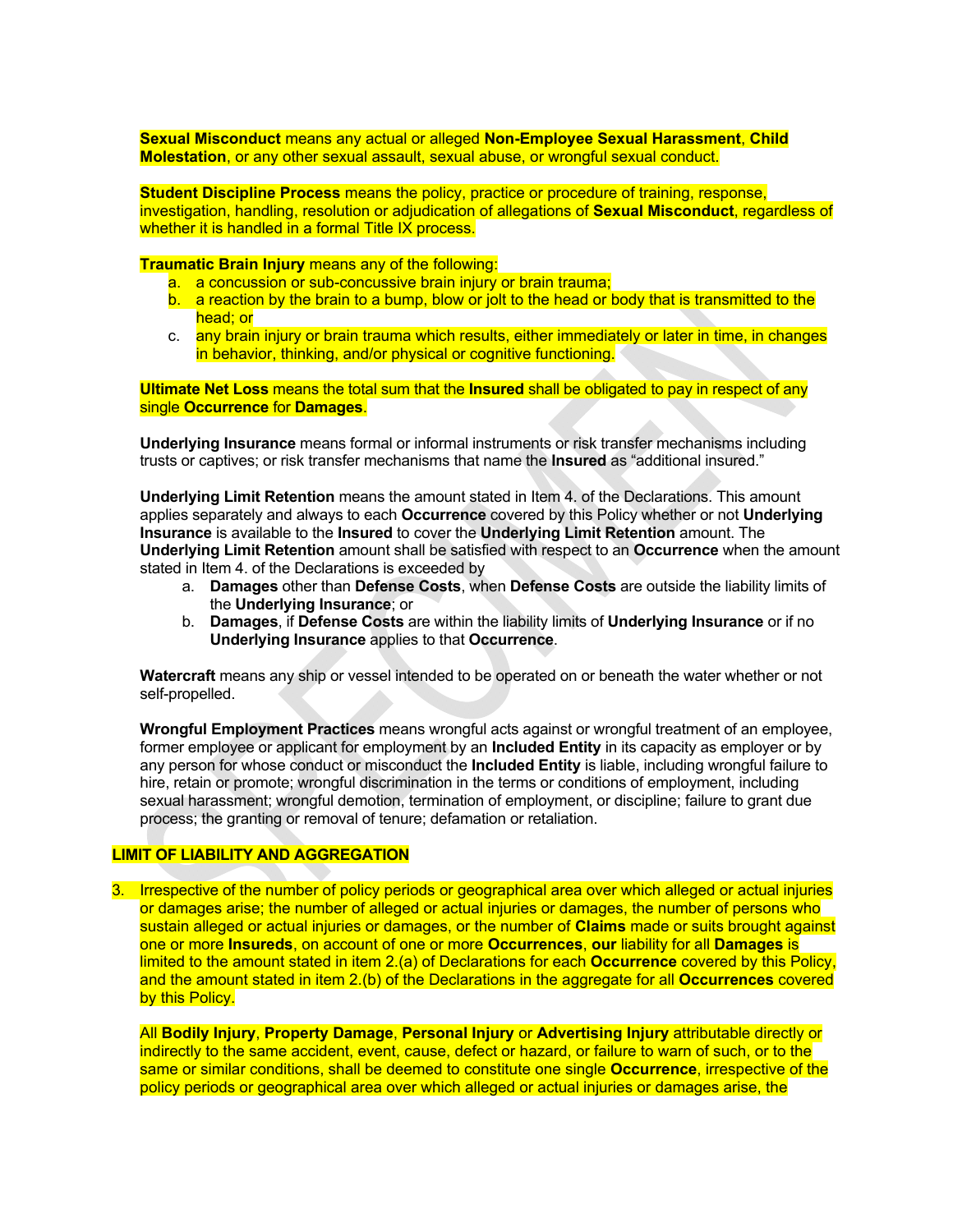number of alleged or actual injuries or damages sustained, the number of persons who sustain alleged or actual injuries or damages, or the number of **Claims** made against one or more **Insureds**.

In addition to the above, for all **Occurrences** arising out of or related to:

#### a. **Included Entity's Products**

Any alleged or actual injuries or damages that are directly or indirectly attributable to the design, formulation, manufacture, distribution, use, operation, maintenance or repair of an **Included Entity's Products** or the failure to warn as to its use, operation or maintenance shall be deemed to constitute one single **Occurrence**, irrespective of the number of policy periods or geographical area over which alleged or actual injuries or damages arise; the number of such alleged or actual injuries or damages sustained; the number of persons who sustain alleged or actual injuries or damages; or the number of **Claims** made against one or more **Insureds**.

#### b. **Athletic Traumatic Brain Injury**

The following circumstances listed below which in any way cause, result in, and/or are related or connected to **Athletic Traumatic Brain Injury**, including any related **Medical Services**, shall collectively be grouped together and deemed to constitute one single **Occurrence**, irrespective of the number of policy periods or geographical area over which alleged or actual injuries or damages arise, the number of such alleged or actual injuries or damages sustained, the number of persons who sustain alleged or actual injuries or damage, or the number of **Claims** made against one or more **Insureds**:

- (1) any and all related accidents during the **Policy Period**;
- (2) the continuous, intermittent or repeated exposures to the same or similar conditions that commence during the **Policy Period**; or
- (3) formal or informal policies, practices, procedures or courses of conduct that commence during the **Policy Period.**
- 4. a. Solely with respect to the Exceptions to Exclusions 11.e. and 11.o. of this Policy, all **Claims** arising out of:
	- (1) the same accident, event, cause, defect or hazard, actor, or actual or alleged wrongdoer; or the failure to warn of such; or
	- (2) the same or similar conditions,

shall be deemed to constitute one single **Claim** first made when the earliest of such **Claims** is made against any **Insured**, irrespective of the number of policy periods or geographical area over which the alleged or actual injuries or damages occur, the number of policy periods over which the **Claims** are made, the number of policies issued by **us** to the **Educational Organization** during which the **Claims** are made, the number of alleged or actual injuries or damages sustained, the number of persons who sustain alleged or actual injuries or damages, or the number of **Claims** made against one or more **Insureds**.

b**. We** shall have no further obligation after the Annual Aggregate **Limit of Liability** has been exhausted.

#### **DEFENSE AND SETTLEMENT**

- 5. **We** will pay **Damages** on behalf of an **Insured** as soon as practicable after
	- a. the **Insured's** liability has been established by judgment after actual trial or by written agreement to which **we** have consented; and
	- b. it has been determined that the **Ultimate Net Loss** as a result of the **Occurrence** in question exceeds the **Underlying Limit Retention** amount.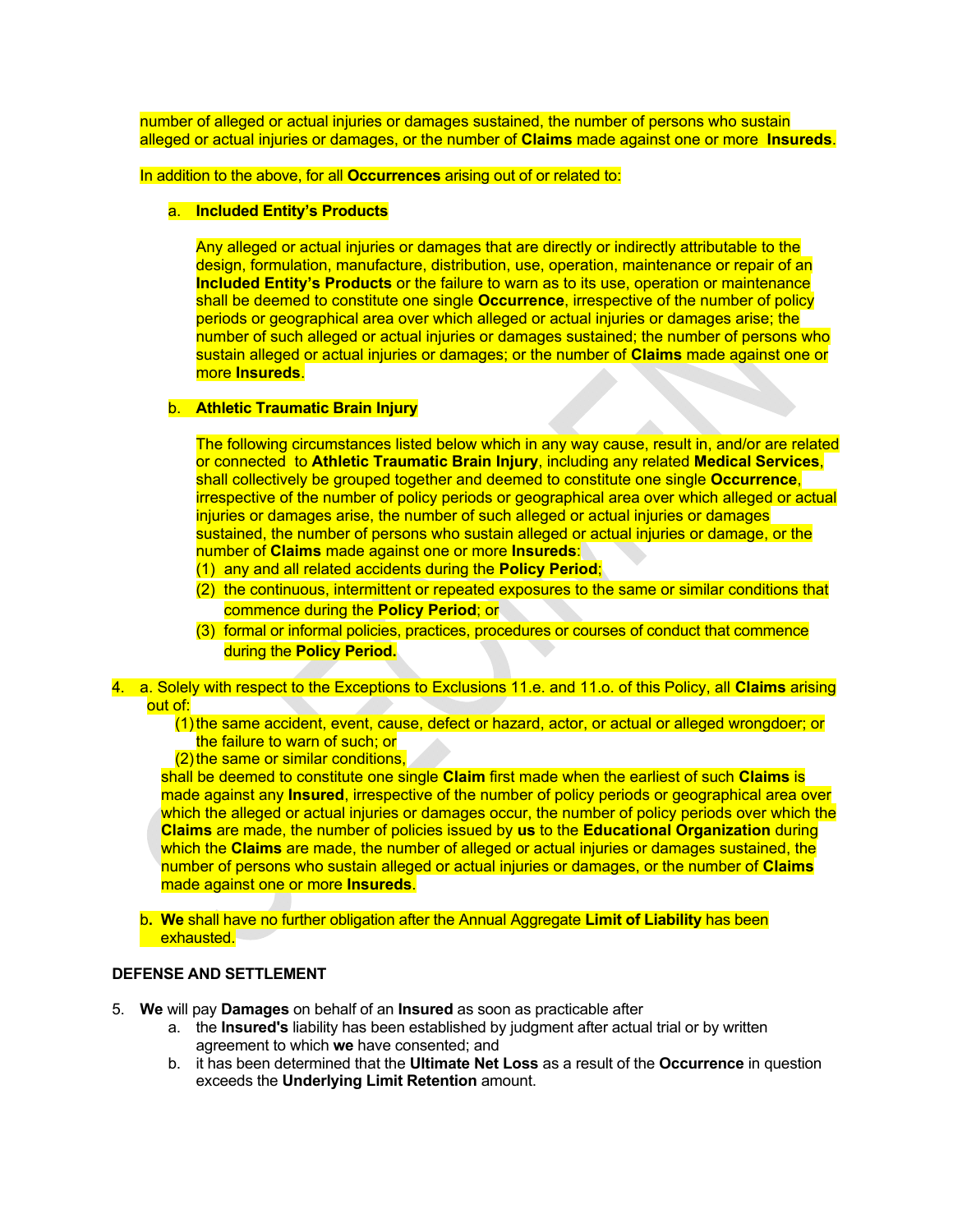- 6. a. **We** have no duty to defend any **Insured** and **we** shall not be called upon to assume charge of the investigation, settlement or defense of any suit brought or legal proceedings instituted against any **Insured**, but **we** shall have the right and be given the opportunity;
	- (1) to approve in advance counsel selected by an **Insured** (which **we** will not unreasonably withhold or delay) and to require the **Insured** to revoke that counsel's appointment; and
	- (2) to be associated at **our** own expense with the **Insured** or the **Insured's** underlying insurers, or both, in the defense and control of **Claims**, or the trial of any suits or other legal proceedings, relative to any **Occurrence** that, in **our** opinion, may create liability for **us** under the terms of this Policy, in which event the **Insured** shall cooperate with **us** in all things in the defense of that **Claim**; or
	- (3) at **our** sole option, to take over the defense of any **Claim**.
	- b. For any **Occurrence** or **Claim** reported to **us** according to Paragraph 12 of this Policy, the **Insureds** must cooperate with **us** and with any claims administrator **we** designate in the investigation, defense or settlement of **Claims**.
	- c. In the event the **Insured** or the **Insured's** underlying insurers elect not to appeal a judgment in excess of the **Underlying Limit Retention** amount, **we** may appeal (including disbursements and interest on judgments incidental to the appeal), but in no event shall **our** liability exceed the **Limit of Liability** of this Policy including the cost of such appeal.
- 7. The **Educational Organization**, with **our** prior approval, shall engage an independent Claims Administrator to investigate accidents, incidents and **Occurrences**, to pay **Claims**, and to set reserves on open **Claims**. The expense of the Claims Administrator shall be borne by the **Educational Organization** uninsured and shall not be included in the **Defense Costs** or count toward the **Underlying Limit Retention** amount applicable to each **Occurrence**.
- 8. The **Insureds** shall immediately notify **us** of any settlement demand, and no settlement offer shall be made or settlement agreed to by an **Insured** without **our** prior consent (which **we** will not unreasonably withhold or delay), other than a settlement for which no payment for **Damages** is sought by the **Insureds** under this Policy.
- 9. If the **Insureds** shall refuse to consent to a reasonable settlement **we** recommend that is acceptable to the claimant and if the **Insureds** shall elect thereafter to contest any **Claim** or continue any legal proceedings in connection with that **Claim**, then **our** liability for **Damages** in respect of that **Claim** shall not exceed the amount for which it could have been settled including **Defense Costs** incurred up to the date of such refusal.
- 10. If a single **Claim** involves both covered and uncovered elements, the **Insureds** and **we** agree to use best efforts to determine a fair and proper allocation of **Damages** based upon each **Insured** and **our**  relative legal exposure with respect to the covered and non-covered elements of the **Claim**. **We** will be obligated to pay only that portion of **Damages** allocated to covered elements of **Claims** against **Insureds**. If the **Insureds** and **we** are unable to agree upon an allocation, **we** shall advance that portion of **Damages** which the parties agree is not in dispute until a different allocation is negotiated or judicially determined.

# **EXCLUSIONS**

- 11. This Policy does not apply to:
	- a. any obligation for which any **Insured** or any company as its insurer may be held liable under any workers' compensation, unemployment compensation or disability benefits law or the Longshoremen's and Harbor Workers' Compensation Act, or any similar law;
	- b. **Wrongful Employment Practices**;
	- c. **Personal Injury** or **Advertising Injury**
		- (1) resulting from an act by or at the direction of any **Insured** if performed with the knowledge that such act would cause injury; or
		- (2) arising out of the oral or written publication of material
			- (i) first published prior to the beginning of the **Policy Period**; or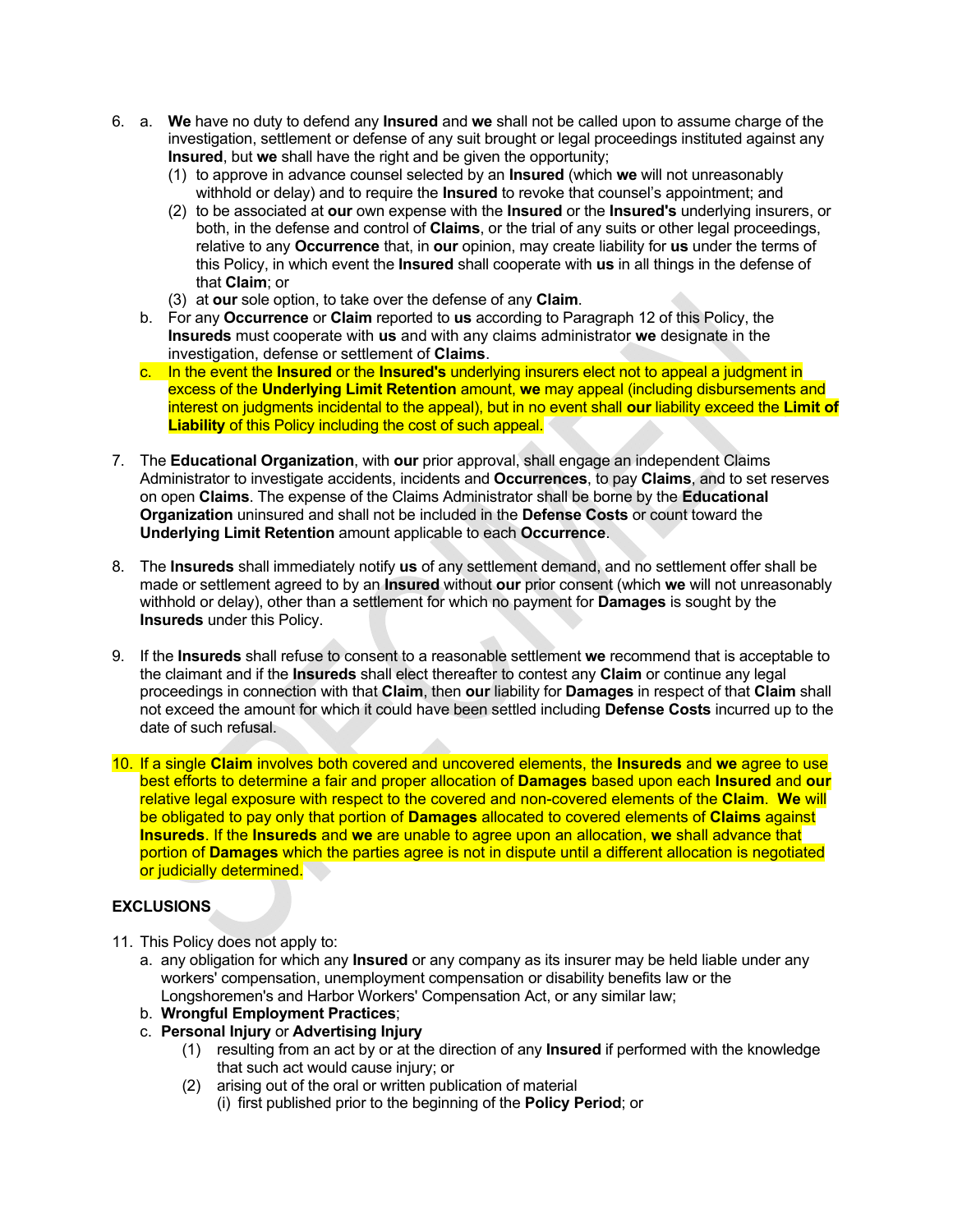- (ii) by or at the direction of the **Insured** with knowledge of its falsity
- d. **Advertising Injury** arising out of
	- (1) breach of contract;
	- (2) the failure of goods, products or services to conform to advertised quality or performance; or (3) incorrect description or mistake in advertised price

**Exception**: Item (1) of this exclusion does not apply to misappropriation of advertising ideas under an implied contract;

- e. any liability arising out of rendering or failure to render any **Professional Services**;
	- **Exception**: This exclusion shall not apply to:
	- 1. the liability of an **Insured** caused by a student intern while participating in any paid and supervised practicum, field work experience, or internship program; however, this Exception shall not apply to internships that may be legally performed only by a person holding a professional license, regardless of whether the student is licensed or not; or
	- 2. the liability of the **Educational Organization** and its employed **Insureds** from **Claims** first made against any **Insured** during the **Policy Period** for an **Occurrence** on or after the **Inception Date** arising out of rendering or failure to render any health care services by a person who is employed or contracted by the **Educational Organization** as a registered nurse, licensed practical nurse, licensed or certified athletic trainer, counselor, psychologist, physician's assistant, nurse practitioner or other allied health personnel, other than a physician or dentist, but only if the services are provided at
		- (i) a dispensary, clinic, infirmary, student health center, athletic facility, or other similar facility maintained by the **Included Entity** principally for use by the **Included Entity's** employees or students, or
		- (ii) other incidental locations that are not medical facilities in the event of a medical emergency; and
		- (iii) the coverage afforded by this Exception to this Exclusion 11.e. does not extend to liability assumed by any **Insured** in any contract or agreement except for liability that the **Insured** would have in the absence of the contract or agreement;
- f. any **Property Damage** to property owned, occupied or rented by, or within the care, custody or control of, any **Insured**;
- g. any liability related to or arising out of or in any way involving any actual or alleged **Sexual Misconduct**, irrespective of the legal theory alleged, including but not limited to:
	- (1) training, response, investigation, handling, resolution, or adjudication of allegations of **Sexual Misconduct**;
	- (2) training, retention, or supervision of any actual or alleged perpetrator of **Sexual Misconduct**; and

## (3) any **Student Discipline Process**;

h. any liability arising out of the design, manufacture, assembly, maintenance, sale, service, ownership or operation of any **Watercraft**;

**Exception**: This exclusion shall not apply to

- (1) non-submersible **Watercraft** up to 50 feet in length;
- (2) rowing or sculling shells regardless of length;
- (3) **Watercraft** listed on Schedule B attached to this Policy;
- (4) **Watercraft** chartered with crew for a period up to twelve hours on a U.S. Coast Guardapproved and commercially-licensed vessel operated in U.S. waters, but this limited extension of coverage does not apply to any **Claim** relating to liability of others assumed by an **Insured** or any **Claim** by or on behalf of, or against, an owner, operator or crew member of any **Watercraft** or to any relative or estate of such owner, operator or crew member; or
- (5) loading or unloading of any **Watercraft** or **Watercraft** ashore, if at premises owned, leased, or controlled by an **Included Entity**;
- i. any liability arising out of the design, manufacture, assembly, maintenance, sale, service, ownership, lease, use or operation of any aircraft, including the use of parachutes or parasailing equipment from any aircraft, hang gliding, or any "lighter than air" craft or manned balloon;

**Exception**: This exclusion does not apply to: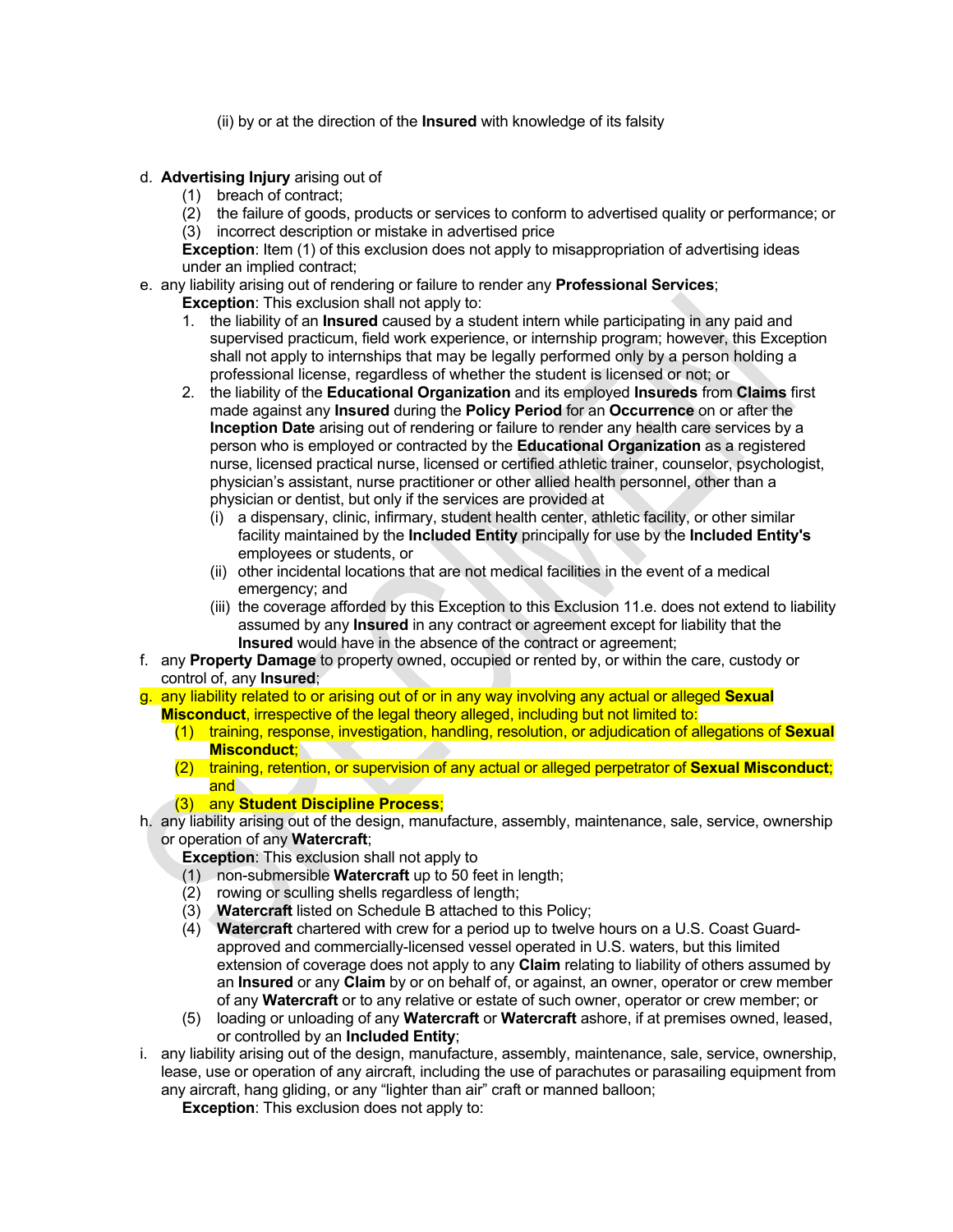- (i) the use of non-owned regularly-scheduled commercial airlines by an **Insured**, operating within, originating from, or returning to the United States;
- (ii) **Model Aircraft**;
- (iii) a lighter-than-air craft that is an unmanned balloon; or
- (iv) **Non-Flight Curriculum-Related Instruction**;
- j. any liability directly or indirectly resulting from war, invasion, hostile action of foreign enemies, civil war, rebellion, revolution, insurrection, military or usurped power; or confiscation, nationalization, requisition, destruction of, or damage to property by or under the order of any government or public or local authority;

**Exception**: This exclusion shall not apply to any events or conditions occurring in the United States of America, its territories or possessions or Canada;

- k. any liability arising out of, related to, or in any way involving asbestos or lead in any form;
- l. any liability arising out of the actual, alleged or threatened discharge, dispersal, release, seepage, migration, growth or escape of **Pollutants** into or upon land, the interior of buildings, any enclosed space or any other real estate; into the atmosphere, or into any watercourse or body of water, whether above or below ground or otherwise into the environment; or any direction, demand or request, whether governmental or other, that any **Insured** test for, monitor, clean up, remove, contain, treat, detoxify or neutralize **Pollutants**;

**Exception**: Subject always to the conditions in Paragraph (2) below, **we** will not apply this exclusion to

- (1) **Bodily Injury** or **Property Damage** to the property of others that is solely the result of:
	- (a) fire that breaks out from where it was intended to be including any consequential smoke damage;
	- (b) collision or overturning of an **Automobile**;
	- (c) explosion or lightning;
	- (d) the accidental upset, dropping, falling, breaking, spilling, splashing or rupture of any above-ground container of **Pollutants**;
	- (e) faulty heating or cooling equipment;
	- (f) application of pesticides, herbicides or swimming pool chemicals on or at a premises of an **Included Entity** by its employees who are properly licensed or certified by a federal or state agency to apply those pesticides, herbicides or chemicals; or
	- (g) a single or intermittent above-ground discharge, dispersal, release, or escape of **Pollutants** that commences during the **Policy Period** and ceases within seven (7) days of its commencement;
- (2) The limited coverage provided by the exceptions to this exclusion in Paragraph (1) above is at all times subject to and limited by these conditions:
	- (a) the exceptions only apply if the injury or damage is discovered or becomes known to the **Insured** within fourteen (14) days and reported to **us** in writing within sixty (60) days of the accident, fire, collision or overturning, explosion or lightning, or commencement of any discharge, dispersal, release, seepage, migration, growth or escape of **Pollutants**; and
	- (b) **we** will not pay any loss, cost or expense of
		- (i) evaluating, testing for, monitoring, cleaning up, removing, controlling, containing, treating, detoxifying and/or neutralizing the discharge, dispersal, release, seepage, migration, growth or escape of any **Pollutant** on property at any time owned, leased or rented by an **Insured** and/or under the control of any **Insured**; or
		- (ii) **Property Damage** to any aquifer or underground watercourse or well, or any **Property Damage** directly or indirectly arising out of underground or underwater operations of any **Insured**; and
	- (c) **our** liability is limited to that portion of **Damages** directly attributable to or caused by an **Insured's** own negligence and **we** will not pay or share in any liability of others resulting from **Pollutants** for which an **Insured** is held jointly and/or severally liable (whether under the Comprehensive Environmental Response Compensation & Liability Act or any other statute or any judgment of any court) for **Bodily Injuries** and/or **Property Damages** caused in fact by parties other than an **Insured**; and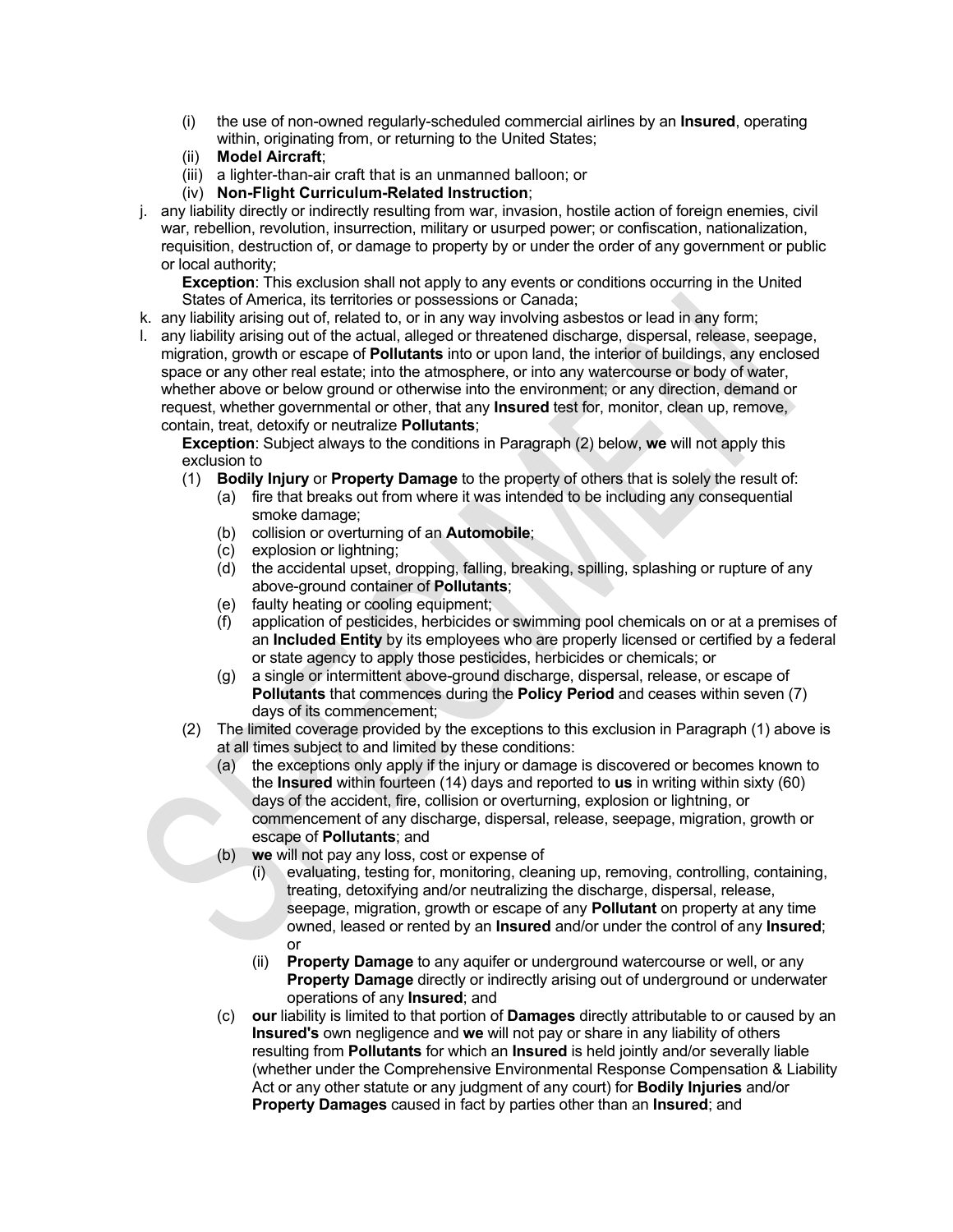- (d) any discharge, dispersal, release, seepage, migration, growth or escape of **Pollutants** shall be deemed to have "commenced" at the time of the first event in any series, chain or combination of related events resulting in any discharge, dispersal, release, seepage, migration, growth or escape of **Pollutants**, and all subsequent, sequential, contributing or combined discharges, dispersals, releases, seepages, migrations, growths or escapes, no matter when occurring, shall be deemed to have "commenced" at the time of that first event; and
- (e) the burden of proof that any **Occurrence** meets the conditions of coverage in this Paragraph (2) lies with the **Insureds**;
- m. any liability resulting from the hazardous properties of radioactive or nuclear material (including *source material*, *special nuclear material* and *by-product material* as those terms are defined in the Atomic Energy Act of 1954 and amendments thereto);

**Exception**: While in all instances applying to nuclear material (including *source material*, *special nuclear material* and *by-product material* as those terms are defined in the Atomic Energy Act of 1954 any amendments thereto), this exclusion shall not apply to any other radioactive material used by an **Included Entity** for medical or research purposes;

- n. any liability arising out of any diminished value or economic utility of the **Included Entity's Products** or work completed by or on behalf of the **Included Entity** if such diminished value or economic utility resulted from the failure of an **Included Entity's Products** or work completed by or on behalf of the **Included Entity** to meet any warranty or representation as to the level of performance, quality, fitness, or durability, or to perform the function or serve the purpose intended;
- o. any liability arising out of the administration of any employee benefit plan or any violation of the responsibilities, obligations or duties imposed by the Employee Retirement Income Security Act (ERISA) or any similar statute, regulation, ordinance, order or edict of any jurisdiction or political subdivision (whether or not in the United States);

**Exception**: This exclusion shall not apply to **Clerical or Administrative Error** with respect to a **Covered Benefit Plan** that occurs entirely after the **EBL Date of First Coverage** and for which a **Claim** is first made against an **Insured** during the **Policy Period**, and **our** liability for all **Damages** to which this exception applies arising out of all **Claims** first made during the **Policy Period** is limited to \$1,000,000, which amount is part of and not in addition to the **Limit of Liability** of this Policy; however, this exception shall not apply to any liability arising out of

- (1) unlawful discrimination;
- (2) any **Occurrence** that is otherwise covered by this Policy apart from this exception;
- (3) the failure of any insurer, health maintenance organization, preferred provider organization or third party claims administrator to pay or provide benefits; or
- (4) the failure of any compensation, investment, stock or savings plan or program to perform as anticipated, projected or represented;
- p. (i) any liability related to or arising out of the actual or threatened alteration, appropriation, destruction, dissemination, duplication, imitation, impairment, loss of use, misuse, release, reproduction, theft or unauthorized encryption through ransomware of **Secure Data**; or (ii) any actual or alleged failure to comply with the provisions of any federal, state, local or foreign statute or regulation that requires an entity collecting or storing information that constitutes **Secure Data**, or any entity that has provided information that constitutes **Secure Data** to a third party, to provide notice of any actual or potential unauthorized access by others to such **Secure Data**;
- q. any liability caused by or resulting from any unauthorized use, access to, or failure or violation of any **Computer System** or any other device or instrument used in the communication, receipt, or transmission of electronic data:

**Exception**: This exclusion shall not apply to **Bodily Injury** or physical injury to or destruction of tangible property (which does not include any **Digital Data**) of others and its resulting consequential damages;

- r. the liability of any person who committed, or is alleged to have committed, physical assault; provided, however, that if after a final civil adjudication it is determined that such accused person did not commit physical assault, **we** will reimburse **Defense Costs** for that person;
- s. any liability related to or arising out of, or in any way involving any **Outbreak**; or
- t. any liability related to or arising out of, or in any way involving COVID-19 or any sub-strains or mutations thereof.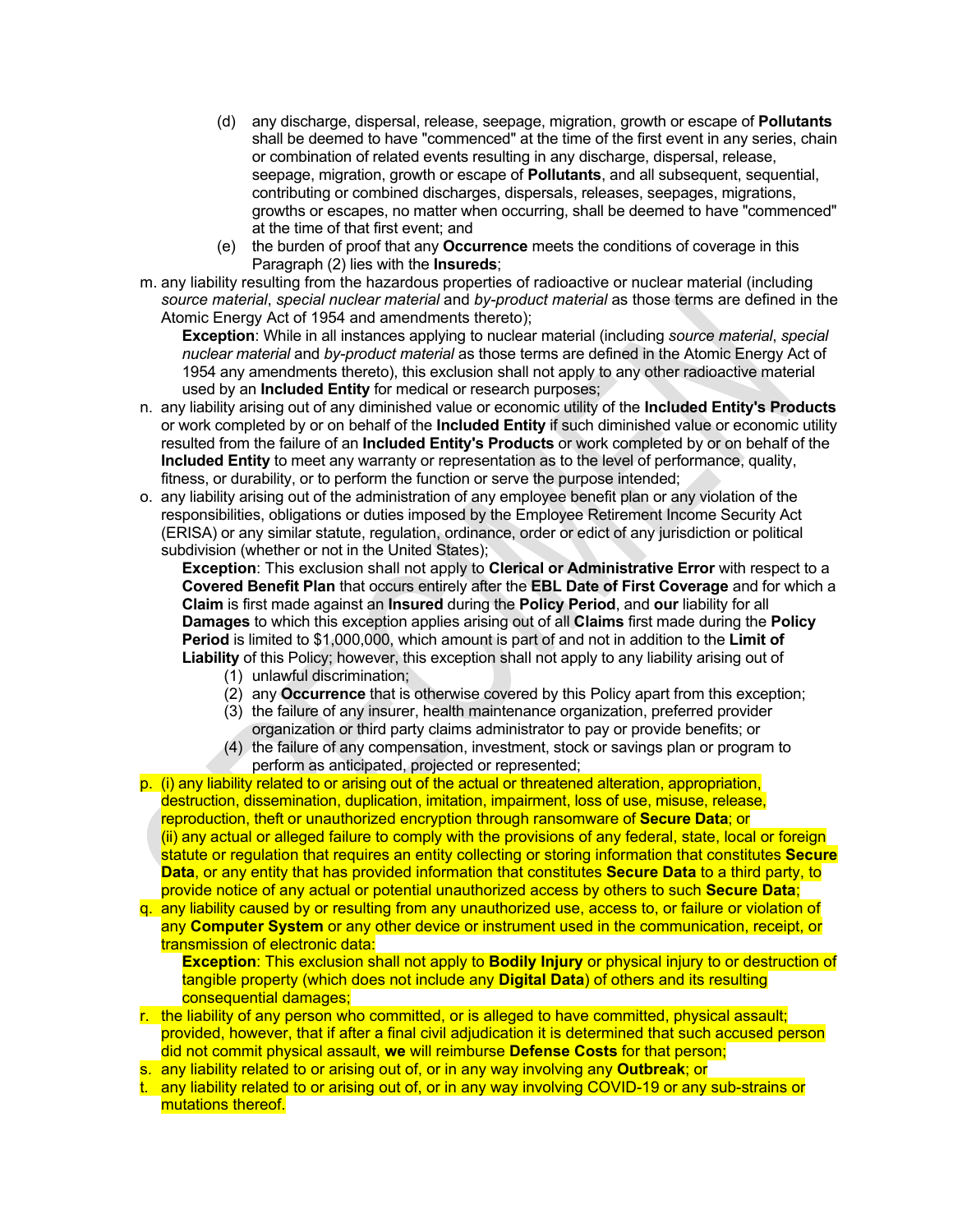## **NOTICE OF OCCURRENCE OR CLAIM**

- 12. As a condition precedent to the rights of any **Insured** under this Policy, if a **Claim** reasonably likely to involve this Policy is made against an **Insured** or, except as otherwise provided in Exclusion 11.l.(2)(a), if any employee of the risk management department, or any **Reporting Officer** or legal counsel of any **Included Entity** becomes aware of an:
	- (a) **Occurrence** reasonably likely to involve this Policy, or
	- (b) regardless of the **Insured's** opinion of whether this Policy is likely to be involved, an **Occurrence** or **Claim** involving any of the following:
		- (1) fatality;
		- (2) major paralytic conditions such as paraplegia and quadriplegia;
		- (3) second or third degree burns to 25% or more of the body;
		- (4) amputation, permanent loss of use or permanent loss of sensation of a major extremity;
		- (5) head or brain injuries resulting in coma, behavioral disorders, personality changes, seizures, aphasia or permanent disorientation;
		- (6) loss of sight in one or both eyes or loss of hearing;
		- (7) injury resulting in incontinence of bowel or bladder; or
		- (8) **Bodily Injury** resulting from health care services provided in a clinic, infirmary, student health center, treatment room or other similar facility that provides medical or health services to students or at other locations in the event of a medical emergency;

The **Insured** must:

- (a) notify **us** as soon as practicable in writing;
- (b) provide particulars sufficient to identify the **Insured**, person, persons or organizations involved in the **Occurrence**, and also such reasonably detail information as **we** may request;
- (c) promptly forward to **us** any written demand, notice, summons, complaint, or other process of service received by the **Insured** or its representatives; and
- (d) cooperate with **us** and with any claims administrator **we** designate in the investigation, defense or settlement of **Claims**.
- 13. Notice to the Company shall be in writing delivered to **us** at 7700 Wisconsin Ave, Suite 500, Bethesda MD 20814-3556, Fax (301) 907-0303 or at newclaims@ue.org or through www.ue.org. If a **Claim** is submitted electronically, **we** will send an electronic confirmation.

### **CANCELLATION AND NONRENEWAL**

- 14. The **Educational Organization** may cancel this Policy for all **Insureds** by surrendering it to **us** or by written notice to **us** by certified mail at the address in Paragraph 13 stating when not less than 10 days thereafter the cancellation shall be effective. **We** may cancel this Policy only in the event that any payment of premium is not made when due and payable by mailing written notice by certified mail to the **Educational Organization** at the last mailing address known by **us** stating when, not less than 10 days thereafter, such cancellation shall be effective.
- 15. The time of surrender or the effective date and hour of cancellation stated in the notice shall become the end of the **Policy Period**. If the **Educational Organization** cancels this Policy, earned premium shall be calculated in accordance with the customary short rate table and procedure. Premium adjustment may be made either at the time cancellation is effected or as soon as practicable after cancellation becomes effective, but payment or tender of unearned premium is not a condition of cancellation.
- 16. If **we** elect not to renew coverage provided by this Policy at then current standard terms and conditions (a change or increase in premium is not a change of terms and conditions) at the end of the **Policy Period**, **we** shall give the **Educational Organization** written notice at least 60 days before the end of the **Policy Period**.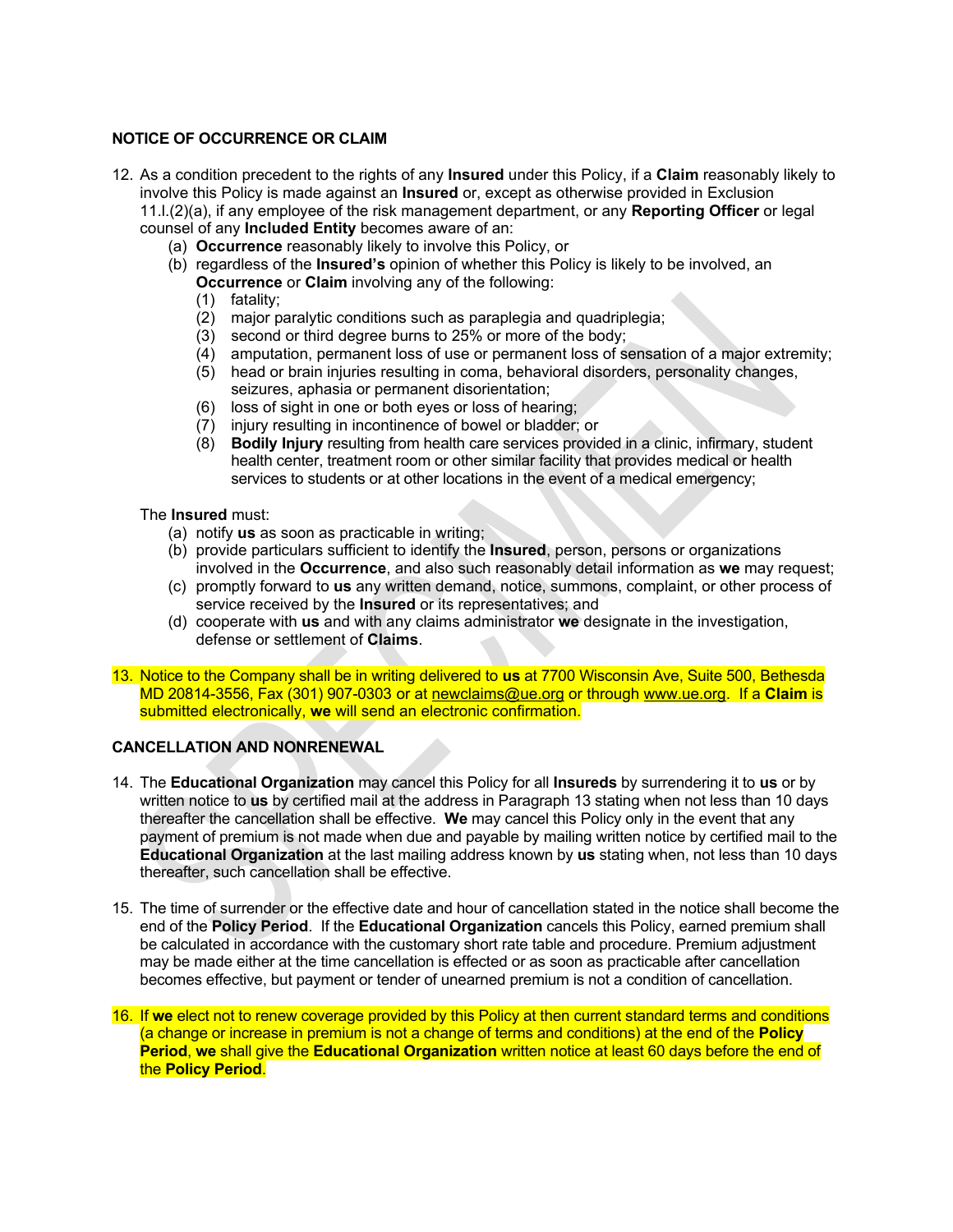- a. In the event that **we** learn of a change in the insurability of the risk that **we** deem material within 60 days or less before the end of this Policy and **we** are not then willing to renew at the current standard terms and conditions, **we** will notify the **Educational Organization** of this determination as soon as practicable, and **we** will also advise the **Educational Organization** whether **we** are willing to renew on different terms and conditions before the end of this **Policy Period**.
- b. Under such circumstances, **we** may but are not required to offer the **Educational Organization** the opportunity to purchase a 60-day extension to the expiring Policy. Although this accommodation by **us** would be meant to give the **Educational Organization** that purchases a 60-day extension additional time to make decisions, this extension of the **Policy Period** shall under no circumstances create any additional Policy limits or increase the **Limits of Liability** available to the **Insureds**.

If offered by **us**, the **Educational Organization** may exercise this option by electing in writing before the end of the current **Policy Period** to pay to **us** an additional prorated portion of the current Policy's premium. Payment of the additional premium must be made no later than 10 days following the end of the original **Policy Period**.

### **GOVERNING LAW AND INTERPRETATION**

17. This Policy shall be governed by and construed in accordance with the internal laws of the State of New York, except insofar as such laws may prohibit payment in respect of punitive damages; however, the provisions, stipulations, exclusions and conditions of the Policy are to be construed in an evenhanded fashion between the **Insureds** and **us**. Where the language of this Policy is deemed to be ambiguous or otherwise unclear, the issue shall be resolved in the manner most consistent with the relevant provisions, stipulations, exclusions and conditions without regard to authorship of the language and without any presumption or arbitrary interpretation or construction in favor of either the **Insureds** or **us**.

### **DISPUTE RESOLUTION**

18. Any and all disputes arising out of or related to this agreement or the parties' performance hereunder shall be submitted to mediation before a mutually-acceptable mediator prior to initiation of arbitration, litigation or any other binding or adjudicative dispute resolution process. The parties shall: (i) mediate in good faith; (ii) exchange all documents which each believes to be relevant and material to the issue(s) in dispute; (iii) exchange written position papers stating their position on the dispute(s) and outlining the subject matter and substance of the anticipated testimony of persons having personal knowledge of the facts underlying the dispute(s), and; (iv) engage and cooperate in such further discovery as the parties agree or mediator suggests may be necessary to facilitate effective mediation. Mediator, venue, and related costs shall be shared equally by the parties.

### **COMPLIANCE WITH APPLICABLE UNITED STATES SANCTIONS**

19. This insurance does not apply when **we** are prohibited from providing insurance by virtue of any United States laws or regulations.

## **CURRENCY**

20. All premiums, **Limit of Liability**, **Underlying Limit Retention**, **Ultimate Net Loss**, and all other monetary amounts used in this Policy are expressed and payable in United States currency.

#### **REPRESENTATION**

21. Except as respects the giving of notice of **Occurrence** or **Claim** pursuant to Paragraphs 11.l. (2)(a) and 12, by acceptance of this Policy the **Educational Organization** agrees to act on behalf of all **Insureds** with respect to all matters under this Policy, including, without limitation, payment of premium, negotiation of the terms of renewal, resolution of disputes, the giving and receiving of notice of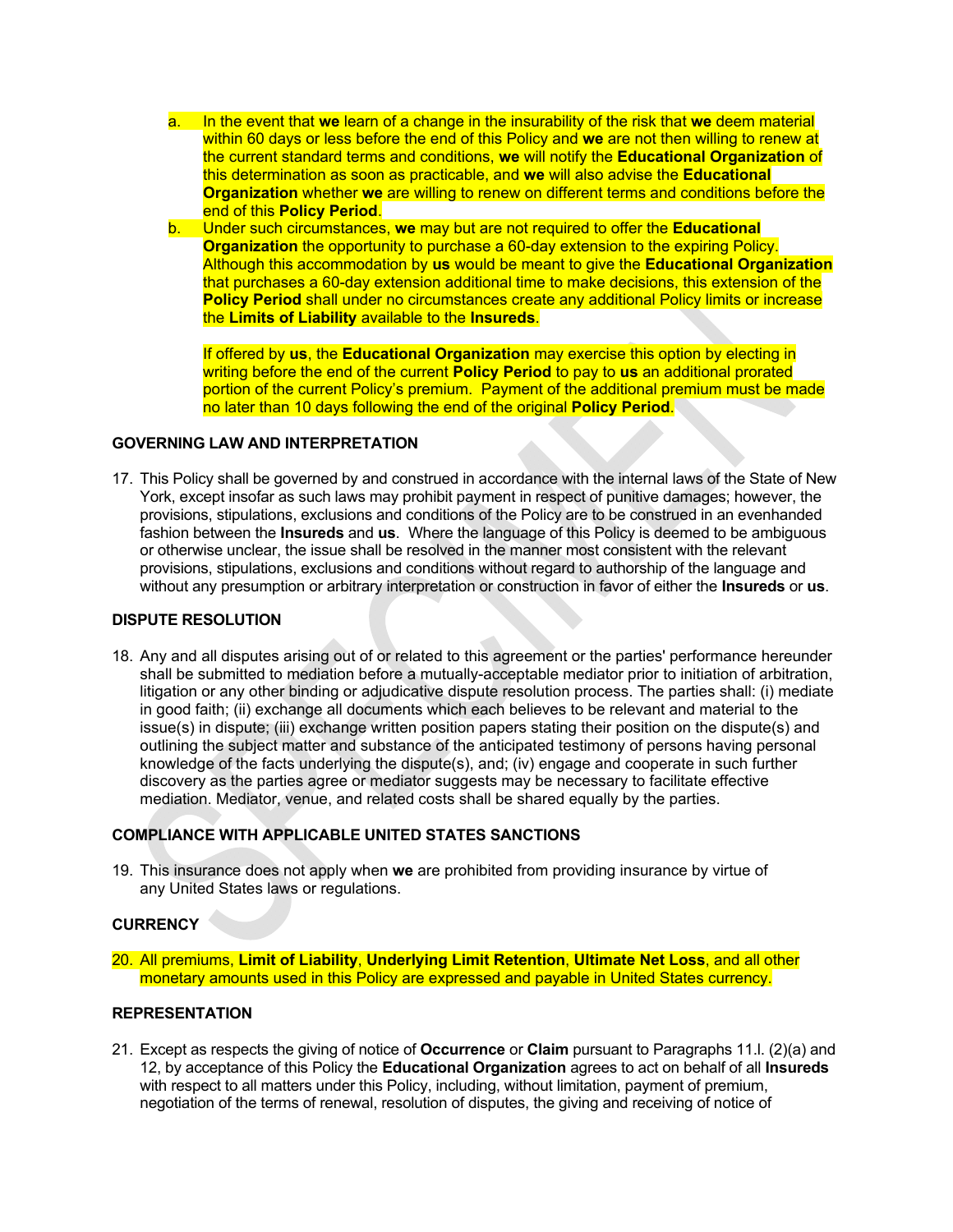cancellation, the giving of notice to persons whom the **Educational Organization** chooses to not make an **Insured**, and the receiving of any return premiums that may become due.

22. In the event there is a dispute among **Insureds** as to allocation of the proceeds of this Policy among any of them or on their behalf, **we** may pay such proceeds to the **Educational Organization**, which agrees to accept such proceeds and to assume responsibility for its allocation among the **Insureds** or on their behalf, and **we** shall be discharged from any further responsibility or liability hereunder or otherwise with respect to such proceeds. The **Insureds** agree that the **Educational Organization** shall so act on their behalf. Notice by certified mail to the **Educational Organization** at the last mailing address known by **us** shall constitute notice to all **Insureds**.

# **SUBROGATION**

23. In the event of any payment under this Policy, **we** shall be subrogated to all the **Insureds'** rights of recovery against any person or organization and the **Insureds** shall execute and deliver such instruments and papers and do whatever else is necessary to secure such rights and shall do nothing after an **Occurrence** to prejudice such rights. **We** agree to waive any right of recovery **we** may have against any person or organization when the **Educational Organization** has agreed to such waiver prior to an **Occurrence**.

### **ALTERATION AND ASSIGNMENT**

24. No change in, modification of, or assignment of interest under this Policy shall be effective except when made by a written endorsement to this Policy that is signed by **our** authorized representative.

### **INSPECTION**

25. **We** shall be permitted but **we** are not obligated to inspect an **Included Entity's** property and operations at any time. Neither **our** right to make inspections nor the making thereof nor a report thereon shall constitute an undertaking on behalf of or for the benefit of any **Insured** or others to determine or warrant that such property or operations are safe or are in compliance with any law, rule or regulation.

### **OTHER INSURANCE**

26. This Policy shall at all times be excess over the greater of the **Underlying Limit Retention** amount, or the amount of any other insurance available to the **Insured** covering an **Occurrence** covered by this Policy (other than insurance that is expressly and specifically excess of the limits of this Policy), and nothing in this Policy or in any other policy shall be construed to require this Policy to contribute with, or subject this Policy to the terms, conditions or limits of, such other insurance.

In addition, this Policy shall always be excess over any other insurance that names any **Insured** as an "additional insured:"

- a. if such insurance is also written on an excess basis, **we** agree with the **Insured** that this Policy is excess over such insurance; and,
- b. **we** shall not share in paying **Ultimate Net Loss** with that other insurance on any basis including but not limited to the ratio of the **Limit of Liability** of this Policy and the limit of liability of the policy providing "additional insured" coverage.

### **BANKRUPTCY**

27. Bankruptcy, insolvency, or receivership of the **Insured** or any insurer, or the **Insured's** inability to pay any **Underlying Limit Retention** amount, will not relieve **us** of **our** obligations under this Policy; however, this Policy shall not drop down as a result of such bankruptcy, insolvency, receivership or inability, or apply as a replacement of any self-insured retention amount or any **Underlying Insurance** and **our Limits of Liability** shall apply only in excess of the required **Underlying Limit Retention** amounts.